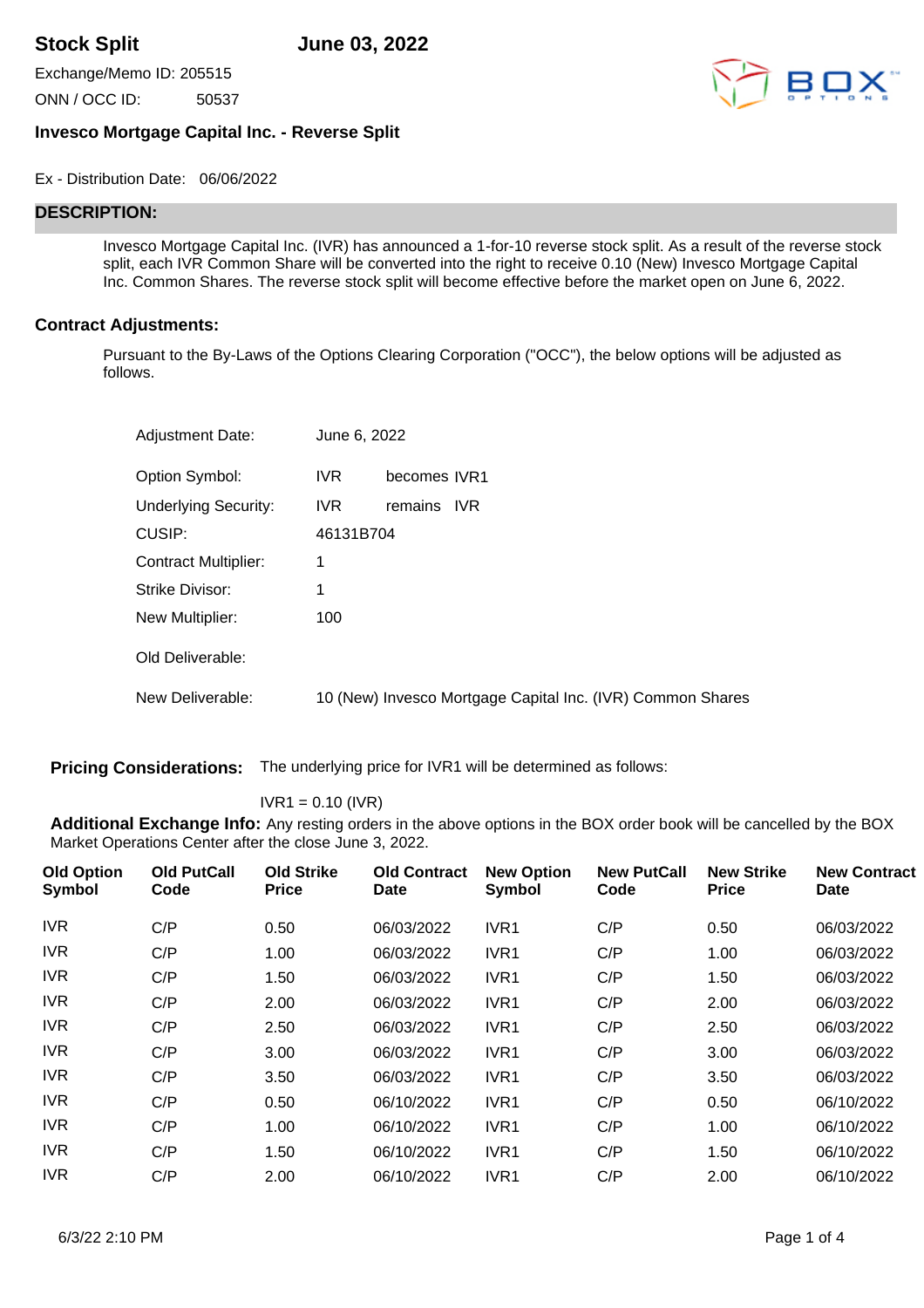| <b>Old Option</b><br><b>Symbol</b> | <b>Old PutCall</b><br>Code | <b>Old Strike</b><br><b>Price</b> | <b>Old Contract</b><br><b>Date</b> | <b>New Option</b><br><b>Symbol</b> | <b>New PutCall</b><br>Code | <b>New Strike</b><br><b>Price</b> | <b>New Contract</b><br><b>Date</b> |
|------------------------------------|----------------------------|-----------------------------------|------------------------------------|------------------------------------|----------------------------|-----------------------------------|------------------------------------|
| <b>IVR</b>                         | C/P                        | 2.50                              | 06/10/2022                         | IVR1                               | C/P                        | 2.50                              | 06/10/2022                         |
| <b>IVR</b>                         | C/P                        | 3.00                              | 06/10/2022                         | IVR1                               | C/P                        | 3.00                              | 06/10/2022                         |
| <b>IVR</b>                         | C/P                        | 3.50                              | 06/10/2022                         | IVR1                               | C/P                        | 3.50                              | 06/10/2022                         |
| <b>IVR</b>                         | C/P                        | 0.50                              | 06/17/2022                         | IVR1                               | C/P                        | 0.50                              | 06/17/2022                         |
| <b>IVR</b>                         | C/P                        | 1.00                              | 06/17/2022                         | IVR1                               | C/P                        | 1.00                              | 06/17/2022                         |
| <b>IVR</b>                         | C/P                        | 1.50                              | 06/17/2022                         | IVR1                               | C/P                        | 1.50                              | 06/17/2022                         |
| <b>IVR</b>                         | C/P                        | 2.00                              | 06/17/2022                         | IVR1                               | C/P                        | 2.00                              | 06/17/2022                         |
| <b>IVR</b>                         | C/P                        | 2.50                              | 06/17/2022                         | IVR1                               | C/P                        | 2.50                              | 06/17/2022                         |
| <b>IVR</b>                         | C/P                        | 3.00                              | 06/17/2022                         | IVR1                               | C/P                        | 3.00                              | 06/17/2022                         |
| <b>IVR</b>                         | C/P                        | 3.50                              | 06/17/2022                         | IVR1                               | C/P                        | 3.50                              | 06/17/2022                         |
| <b>IVR</b>                         | C/P                        | 4.00                              | 06/17/2022                         | IVR1                               | C/P                        | 4.00                              | 06/17/2022                         |
| <b>IVR</b>                         | C/P                        | 0.50                              | 06/24/2022                         | IVR1                               | C/P                        | 0.50                              | 06/24/2022                         |
| <b>IVR</b>                         | C/P                        | 1.00                              | 06/24/2022                         | IVR1                               | C/P                        | 1.00                              | 06/24/2022                         |
| <b>IVR</b>                         | C/P                        | 1.50                              | 06/24/2022                         | IVR1                               | C/P                        | 1.50                              | 06/24/2022                         |
| <b>IVR</b>                         | C/P                        | 2.00                              | 06/24/2022                         | IVR1                               | C/P                        | 2.00                              | 06/24/2022                         |
| <b>IVR</b>                         | C/P                        | 2.50                              | 06/24/2022                         | IVR1                               | C/P                        | 2.50                              | 06/24/2022                         |
| <b>IVR</b>                         | C/P                        | 3.00                              | 06/24/2022                         | IVR1                               | C/P                        | 3.00                              | 06/24/2022                         |
| <b>IVR</b>                         | C/P                        | 3.50                              | 06/24/2022                         | IVR1                               | C/P                        | 3.50                              | 06/24/2022                         |
| <b>IVR</b>                         | C/P                        | 0.50                              | 07/01/2022                         | IVR1                               | C/P                        | 0.50                              | 07/01/2022                         |
| <b>IVR</b>                         | C/P                        | 1.00                              | 07/01/2022                         | IVR1                               | C/P                        | 1.00                              | 07/01/2022                         |
| <b>IVR</b>                         | C/P                        | 1.50                              | 07/01/2022                         | IVR1                               | C/P                        | 1.50                              | 07/01/2022                         |
| <b>IVR</b>                         | C/P                        | 2.00                              | 07/01/2022                         | IVR1                               | C/P                        | 2.00                              | 07/01/2022                         |
| <b>IVR</b>                         | C/P                        | 2.50                              | 07/01/2022                         | IVR1                               | C/P                        | 2.50                              | 07/01/2022                         |
| <b>IVR</b>                         | C/P                        | 3.00                              | 07/01/2022                         | IVR1                               | C/P                        | 3.00                              | 07/01/2022                         |
| <b>IVR</b>                         | C/P                        | 3.50                              | 07/01/2022                         | IVR1                               | C/P                        | 3.50                              | 07/01/2022                         |
| <b>IVR</b>                         | C/P                        | 0.50                              | 07/08/2022                         | IVR1                               | C/P                        | 0.50                              | 07/08/2022                         |
| <b>IVR</b>                         | C/P                        | 1.00                              | 07/08/2022                         | IVR1                               | C/P                        | 1.00                              | 07/08/2022                         |
| <b>IVR</b>                         | C/P                        | 1.50                              | 07/08/2022                         | IVR1                               | C/P                        | 1.50                              | 07/08/2022                         |
| <b>IVR</b>                         | C/P                        | 2.00                              | 07/08/2022                         | IVR1                               | C/P                        | 2.00                              | 07/08/2022                         |
| <b>IVR</b>                         | C/P                        | 2.50                              | 07/08/2022                         | IVR1                               | C/P                        | 2.50                              | 07/08/2022                         |
| <b>IVR</b>                         | C/P                        | 3.00                              | 07/08/2022                         | IVR1                               | C/P                        | 3.00                              | 07/08/2022                         |
| <b>IVR</b>                         | C/P                        | 3.50                              | 07/08/2022                         | IVR1                               | C/P                        | 3.50                              | 07/08/2022                         |
| <b>IVR</b>                         | C/P                        | 0.50                              | 07/15/2022                         | IVR1                               | C/P                        | 0.50                              | 07/15/2022                         |
| <b>IVR</b>                         | C/P                        | 1.00                              | 07/15/2022                         | IVR1                               | C/P                        | 1.00                              | 07/15/2022                         |
| <b>IVR</b>                         | C/P                        | 1.50                              | 07/15/2022                         | IVR1                               | C/P                        | 1.50                              | 07/15/2022                         |
| <b>IVR</b>                         | C/P                        | 2.00                              | 07/15/2022                         | IVR1                               | C/P                        | 2.00                              | 07/15/2022                         |
| <b>IVR</b>                         | C/P                        | 2.50                              | 07/15/2022                         | IVR1                               | C/P                        | 2.50                              | 07/15/2022                         |
| <b>IVR</b>                         | C/P                        | 3.00                              | 07/15/2022                         | IVR1                               | C/P                        | 3.00                              | 07/15/2022                         |
| <b>IVR</b>                         | C/P                        | 3.50                              | 07/15/2022                         | IVR1                               | C/P                        | 3.50                              | 07/15/2022                         |
| <b>IVR</b>                         | C/P                        | 4.00                              | 07/15/2022                         | IVR1                               | C/P                        | 4.00                              | 07/15/2022                         |
| <b>IVR</b>                         | C/P                        | 4.50                              | 07/15/2022                         | IVR1                               | C/P                        | 4.50                              | 07/15/2022                         |
| <b>IVR</b>                         | C/P                        | 5.00                              | 07/15/2022                         | IVR1                               | C/P                        | 5.00                              | 07/15/2022                         |
| <b>IVR</b>                         | C/P                        | 5.50                              | 07/15/2022                         | IVR1                               | C/P                        | 5.50                              | 07/15/2022                         |
| <b>IVR</b>                         | C/P                        | 6.00                              | 07/15/2022                         | IVR1                               | C/P                        | 6.00                              | 07/15/2022                         |
| <b>IVR</b>                         | C/P                        | 0.50                              | 07/22/2022                         | IVR1                               | C/P                        | 0.50                              | 07/22/2022                         |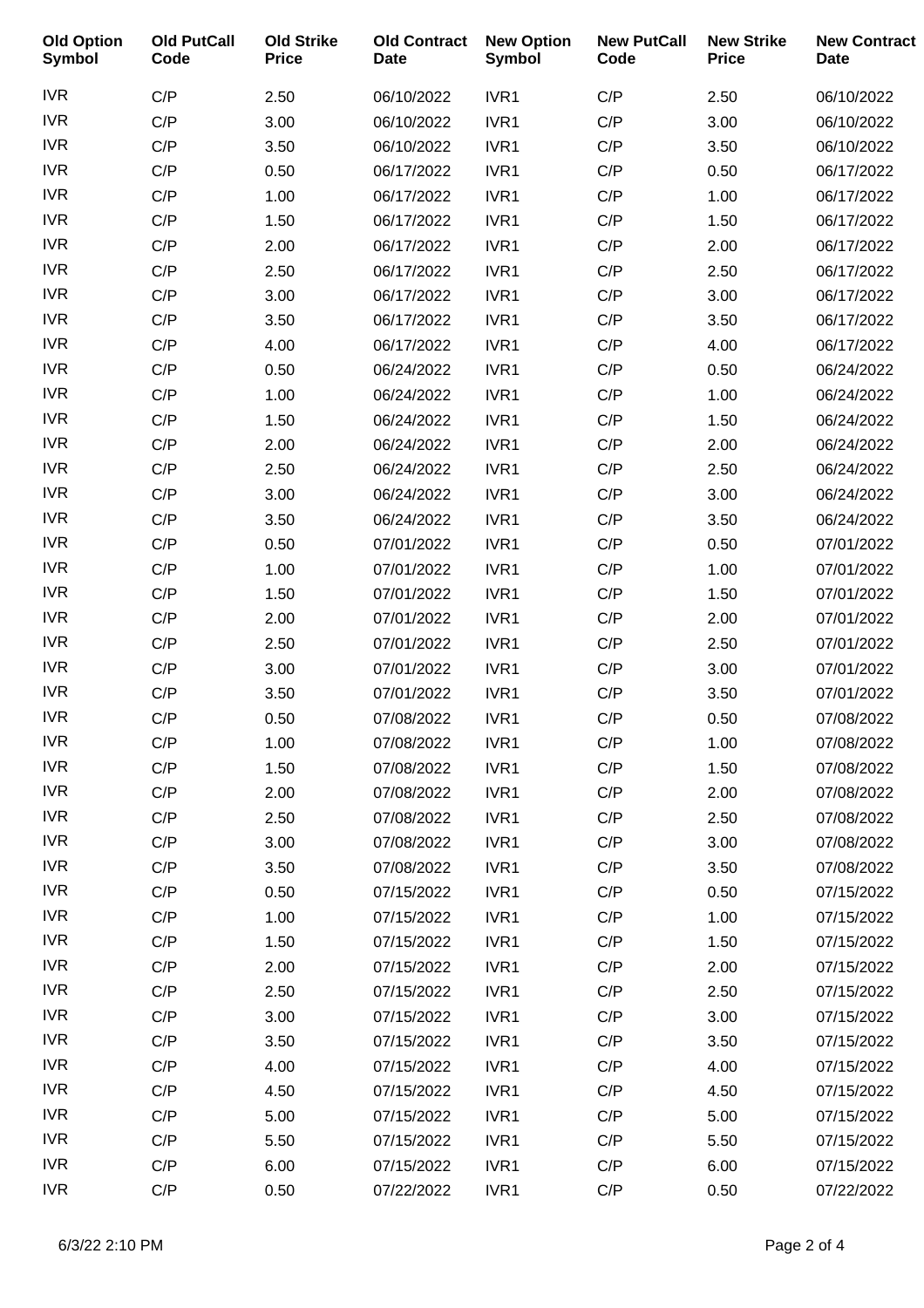| <b>Old Option</b><br><b>Symbol</b> | <b>Old PutCall</b><br>Code | <b>Old Strike</b><br><b>Price</b> | <b>Old Contract</b><br><b>Date</b> | <b>New Option</b><br><b>Symbol</b> | <b>New PutCall</b><br>Code | <b>New Strike</b><br><b>Price</b> | <b>New Contract</b><br><b>Date</b> |
|------------------------------------|----------------------------|-----------------------------------|------------------------------------|------------------------------------|----------------------------|-----------------------------------|------------------------------------|
| <b>IVR</b>                         | C/P                        | 1.00                              | 07/22/2022                         | IVR1                               | C/P                        | 1.00                              | 07/22/2022                         |
| <b>IVR</b>                         | C/P                        | 1.50                              | 07/22/2022                         | IVR1                               | C/P                        | 1.50                              | 07/22/2022                         |
| <b>IVR</b>                         | C/P                        | 2.00                              | 07/22/2022                         | IVR1                               | C/P                        | 2.00                              | 07/22/2022                         |
| <b>IVR</b>                         | C/P                        | 2.50                              | 07/22/2022                         | IVR1                               | C/P                        | 2.50                              | 07/22/2022                         |
| <b>IVR</b>                         | C/P                        | 3.00                              | 07/22/2022                         | IVR1                               | C/P                        | 3.00                              | 07/22/2022                         |
| <b>IVR</b>                         | C/P                        | 3.50                              | 07/22/2022                         | IVR1                               | C/P                        | 3.50                              | 07/22/2022                         |
| <b>IVR</b>                         | C/P                        | 0.50                              | 10/21/2022                         | IVR1                               | C/P                        | 0.50                              | 10/21/2022                         |
| <b>IVR</b>                         | C/P                        | 1.00                              | 10/21/2022                         | IVR1                               | C/P                        | 1.00                              | 10/21/2022                         |
| <b>IVR</b>                         | C/P                        | 1.50                              | 10/21/2022                         | IVR1                               | C/P                        | 1.50                              | 10/21/2022                         |
| <b>IVR</b>                         | C/P                        | 2.00                              | 10/21/2022                         | IVR1                               | C/P                        | 2.00                              | 10/21/2022                         |
| <b>IVR</b>                         | C/P                        | 2.50                              | 10/21/2022                         | IVR1                               | C/P                        | 2.50                              | 10/21/2022                         |
| <b>IVR</b>                         | C/P                        | 3.00                              | 10/21/2022                         | IVR1                               | C/P                        | 3.00                              | 10/21/2022                         |
| <b>IVR</b>                         | C/P                        | 3.50                              | 10/21/2022                         | IVR1                               | C/P                        | 3.50                              | 10/21/2022                         |
| <b>IVR</b>                         | C/P                        | 4.00                              | 10/21/2022                         | IVR1                               | C/P                        | 4.00                              | 10/21/2022                         |
| <b>IVR</b>                         | C/P                        | 4.50                              | 10/21/2022                         | IVR1                               | C/P                        | 4.50                              | 10/21/2022                         |
| <b>IVR</b>                         | C/P                        | 5.00                              | 10/21/2022                         | IVR1                               | C/P                        | 5.00                              | 10/21/2022                         |
| <b>IVR</b>                         | C/P                        | 0.50                              | 12/16/2022                         | IVR1                               | C/P                        | 0.50                              | 12/16/2022                         |
| <b>IVR</b>                         | C/P                        | 1.00                              | 12/16/2022                         | IVR1                               | C/P                        | 1.00                              | 12/16/2022                         |
| <b>IVR</b>                         | C/P                        | 1.50                              | 12/16/2022                         | IVR1                               | C/P                        | 1.50                              | 12/16/2022                         |
| <b>IVR</b>                         | C/P                        | 2.00                              | 12/16/2022                         | IVR1                               | C/P                        | 2.00                              | 12/16/2022                         |
| <b>IVR</b>                         | C/P                        | 2.50                              | 12/16/2022                         | IVR1                               | C/P                        | 2.50                              | 12/16/2022                         |
| <b>IVR</b>                         | C/P                        | 3.00                              | 12/16/2022                         | IVR1                               | C/P                        | 3.00                              | 12/16/2022                         |
| <b>IVR</b>                         | C/P                        | 3.50                              | 12/16/2022                         | IVR1                               | C/P                        | 3.50                              | 12/16/2022                         |
| <b>IVR</b>                         | C/P                        | 4.00                              | 12/16/2022                         | IVR1                               | C/P                        | 4.00                              | 12/16/2022                         |
| <b>IVR</b>                         | C/P                        | 4.50                              | 12/16/2022                         | IVR1                               | C/P                        | 4.50                              | 12/16/2022                         |
| <b>IVR</b>                         | C/P                        | 5.00                              | 12/16/2022                         | IVR1                               | C/P                        | 5.00                              | 12/16/2022                         |
| <b>IVR</b>                         | C/P                        | 5.50                              | 12/16/2022                         | IVR1                               | C/P                        | 5.50                              | 12/16/2022                         |
| <b>IVR</b>                         | C/P                        | 0.50                              | 01/20/2023                         | IVR1                               | C/P                        | 0.50                              | 01/20/2023                         |
| <b>IVR</b>                         | C/P                        | 1.00                              | 01/20/2023                         | IVR1                               | C/P                        | 1.00                              | 01/20/2023                         |
| <b>IVR</b>                         | C/P                        | 1.50                              | 01/20/2023                         | IVR1                               | C/P                        | 1.50                              | 01/20/2023                         |
| <b>IVR</b>                         | C/P                        | 2.00                              | 01/20/2023                         | IVR1                               | C/P                        | 2.00                              | 01/20/2023                         |
| <b>IVR</b>                         | C/P                        | 2.50                              | 01/20/2023                         | IVR1                               | C/P                        | 2.50                              | 01/20/2023                         |
| <b>IVR</b>                         | C/P                        | 3.00                              | 01/20/2023                         | IVR1                               | C/P                        | 3.00                              | 01/20/2023                         |
| <b>IVR</b>                         | C/P                        | 3.50                              | 01/20/2023                         | IVR1                               | C/P                        | 3.50                              | 01/20/2023                         |
| <b>IVR</b>                         | C/P                        | 4.00                              | 01/20/2023                         | IVR1                               | C/P                        | 4.00                              | 01/20/2023                         |
| <b>IVR</b>                         | C/P                        | 4.50                              | 01/20/2023                         | IVR1                               | C/P                        | 4.50                              | 01/20/2023                         |
| <b>IVR</b>                         | C/P                        | 5.00                              | 01/20/2023                         | IVR1                               | C/P                        | 5.00                              | 01/20/2023                         |
| <b>IVR</b>                         | C/P                        | 5.50                              | 01/20/2023                         | IVR1                               | C/P                        | 5.50                              | 01/20/2023                         |
| <b>IVR</b>                         | C/P                        | 7.00                              | 01/20/2023                         | IVR1                               | C/P                        | 7.00                              | 01/20/2023                         |
| <b>IVR</b>                         | C/P                        | 0.50                              | 01/19/2024                         | IVR1                               | C/P                        | 0.50                              | 01/19/2024                         |
| <b>IVR</b>                         | C/P                        | 1.00                              | 01/19/2024                         | IVR1                               | C/P                        | 1.00                              | 01/19/2024                         |
| <b>IVR</b>                         | C/P                        | 1.50                              | 01/19/2024                         | IVR1                               | C/P                        | 1.50                              | 01/19/2024                         |
| <b>IVR</b>                         | C/P                        | 2.00                              | 01/19/2024                         | IVR1                               | C/P                        | 2.00                              | 01/19/2024                         |
| <b>IVR</b>                         | C/P                        | 2.50                              | 01/19/2024                         | IVR1                               | C/P                        | 2.50                              | 01/19/2024                         |
| <b>IVR</b>                         | C/P                        | 3.00                              | 01/19/2024                         | IVR1                               | C/P                        | 3.00                              | 01/19/2024                         |